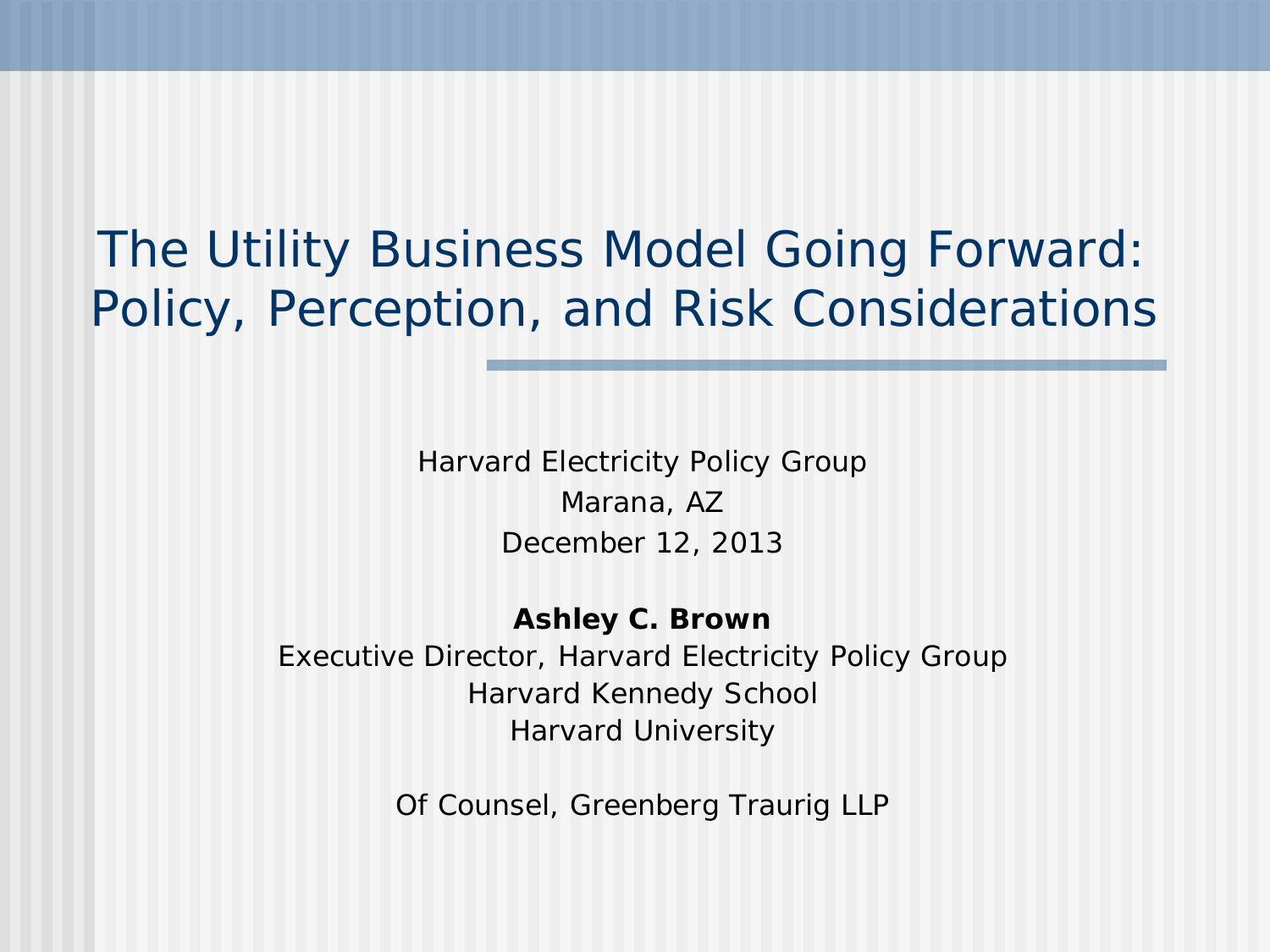## Characteristics of *Ancien Regime*

- Limited Upside Potential
- Asymmetric Downside Risks
	- E.g. Open Ended Obligation to Serve
- Absence of Meaningful Price Signals
- Limited Spectrum for Socializing/Privatizing Risks
- Bundled non-Discreet Services and Incentives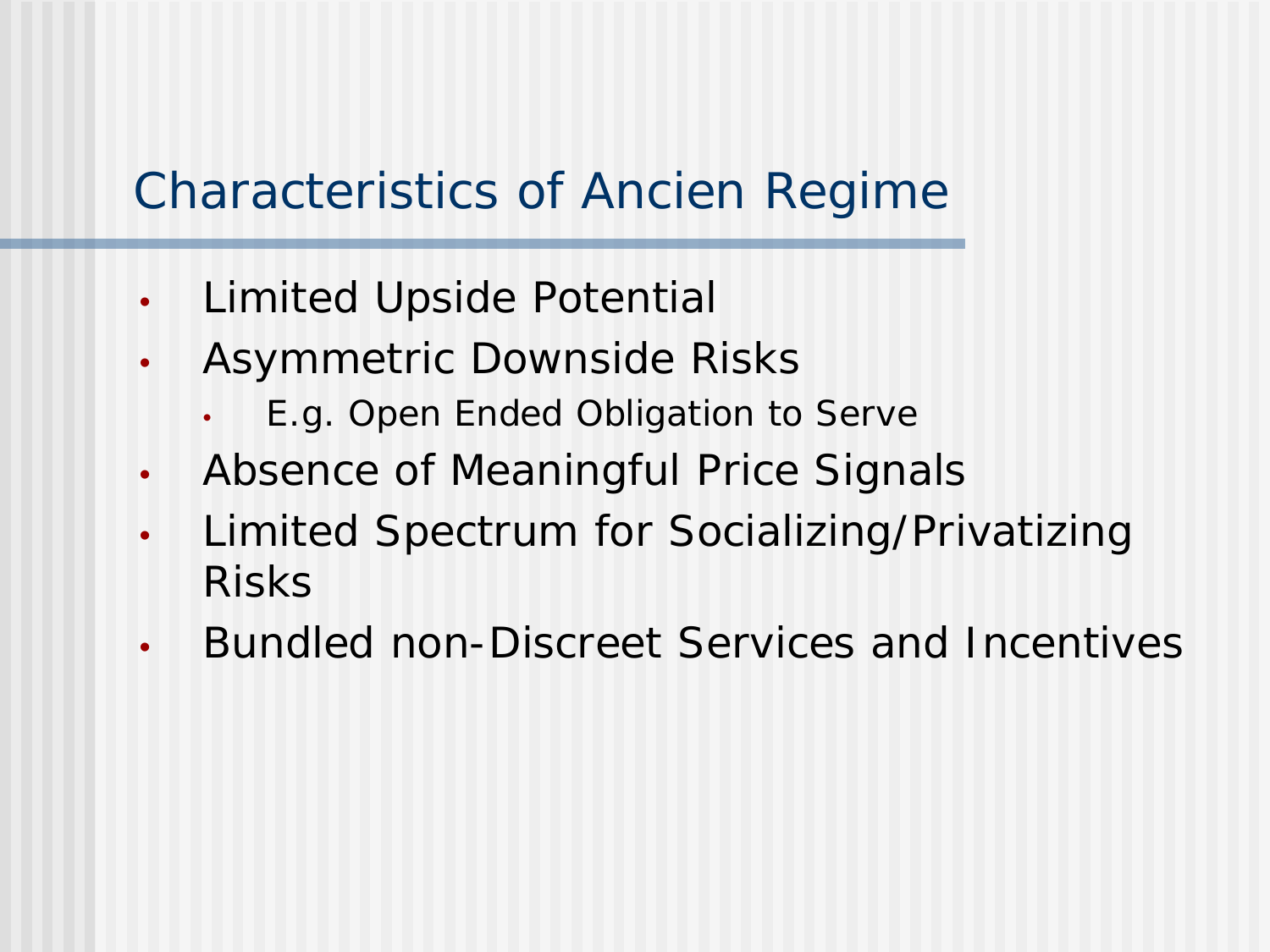## Critical Industry Changes

- Rapidly Changing Technology
- Changing Nature of Consumer Needs and Demands (e.g. varying reliability, back up, etc.)
- More Consumer Options
- More Diverse Resource Options (e.g. Distributed Generation)
- Greater Awareness of Externalities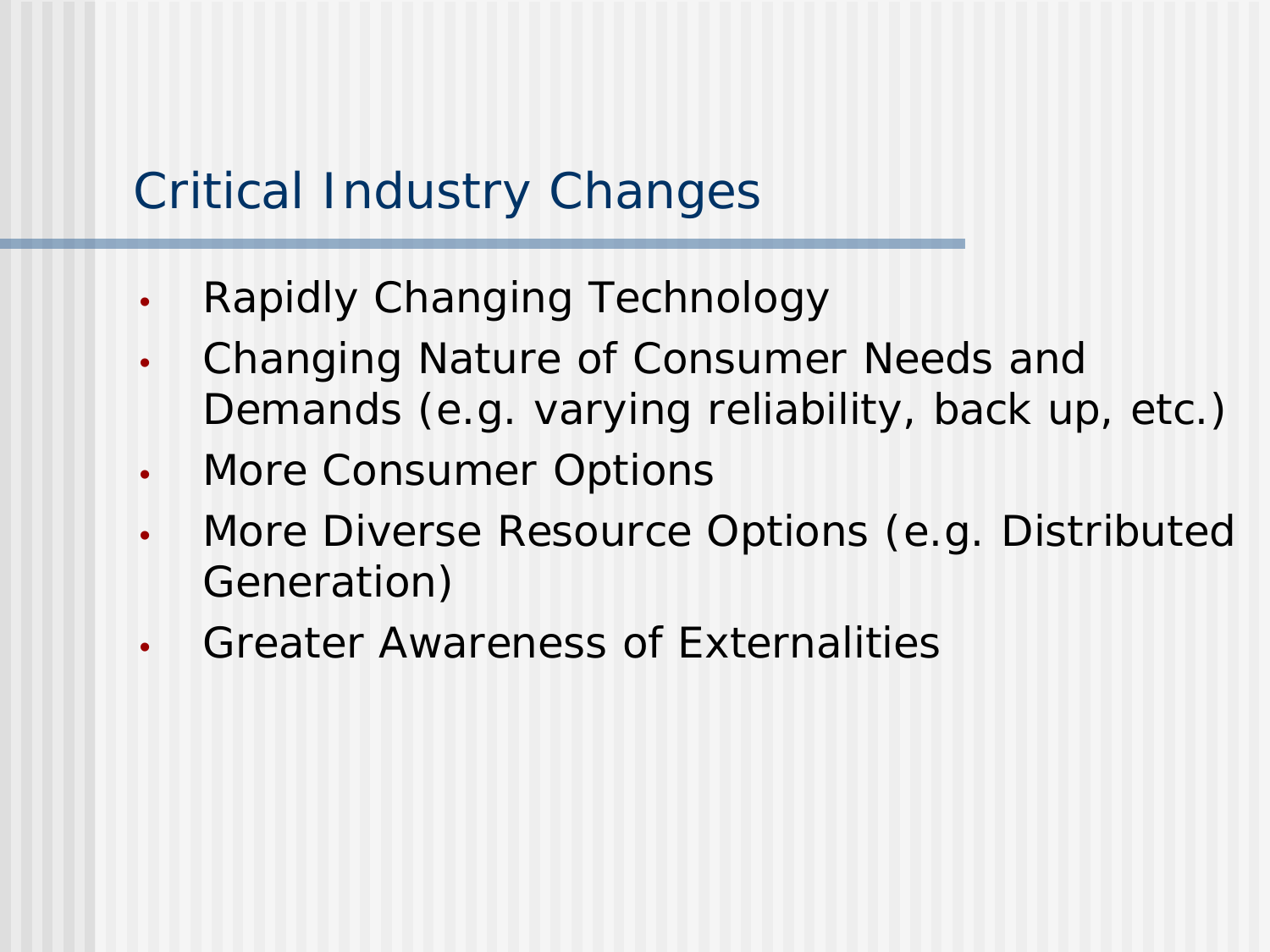# Emergence of Competition and Unbundling

- Potential of Service Specific Focus:
	- **Generation** 
		- micro/macro
		- renewable/non-renewable
		- capacity/energy
	- **Transmission**
	- **Distribution**
	- Energy sales
	- Metering and billing
	- Demand side services
		- demand response
		- energy efficiency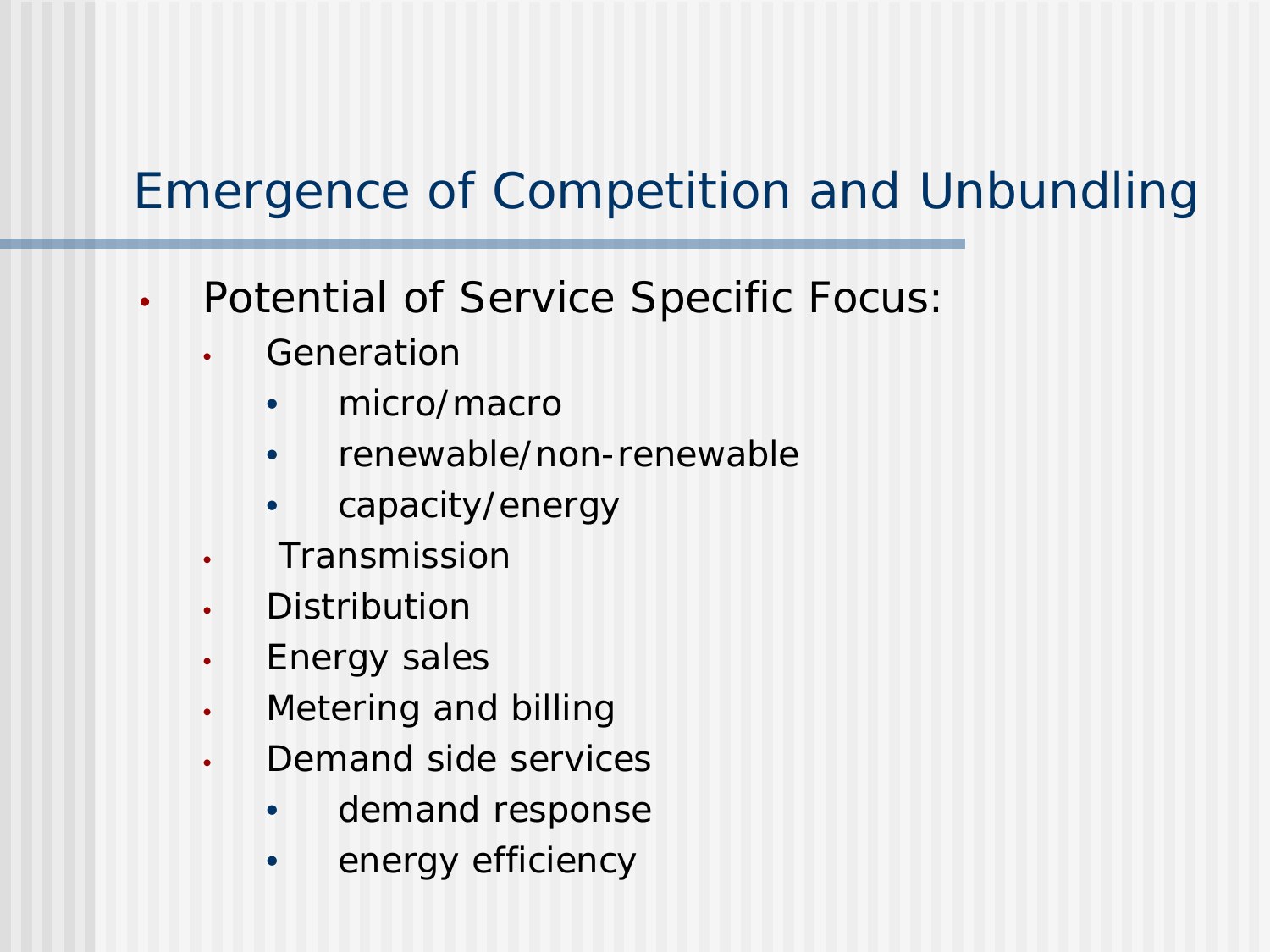## Customer Perceptions of Utility

- More Consistent with *Ancien Regime* than Current Reality
- Results in Undervaluing Core Services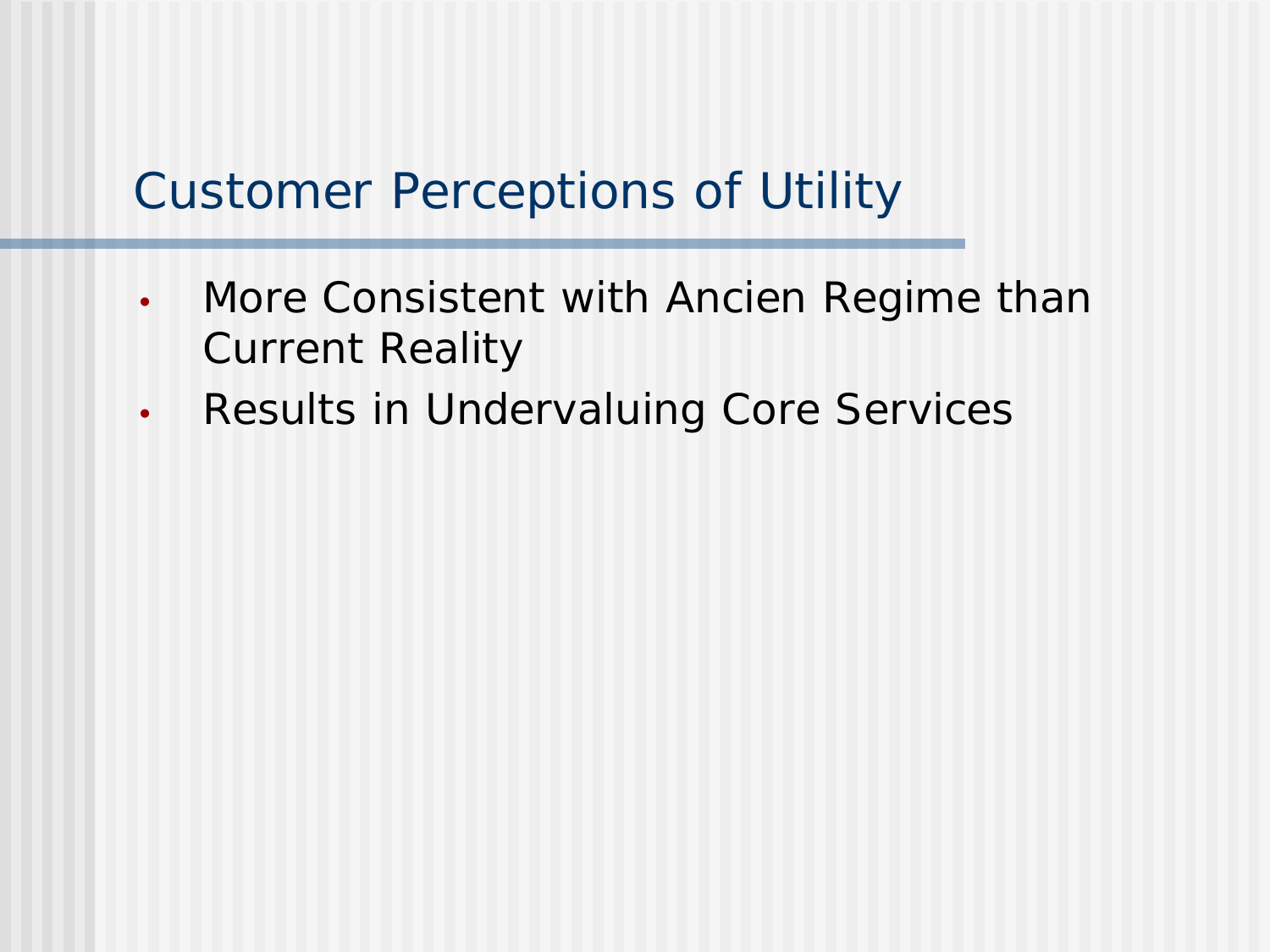#### Core vs. Non-Core Services

- Core: Transmission and Distribution
- Non-core: Everything else
- Who is Best Positioned to Perform/Manage Core Services?
- Who is Best Positioned to Perform/Manage non-Core Services?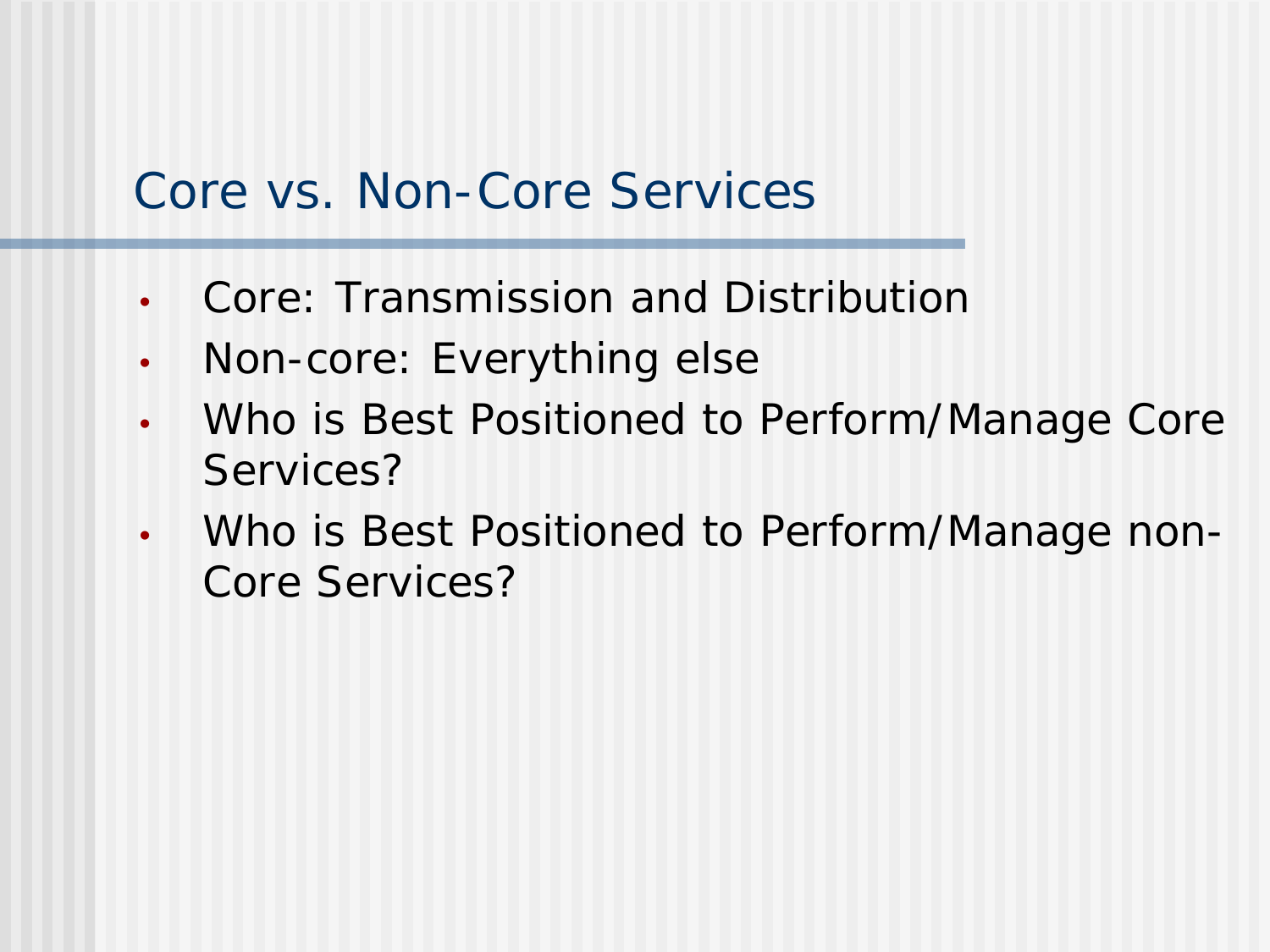#### Dangers of Mixing Core and non-Core **Services**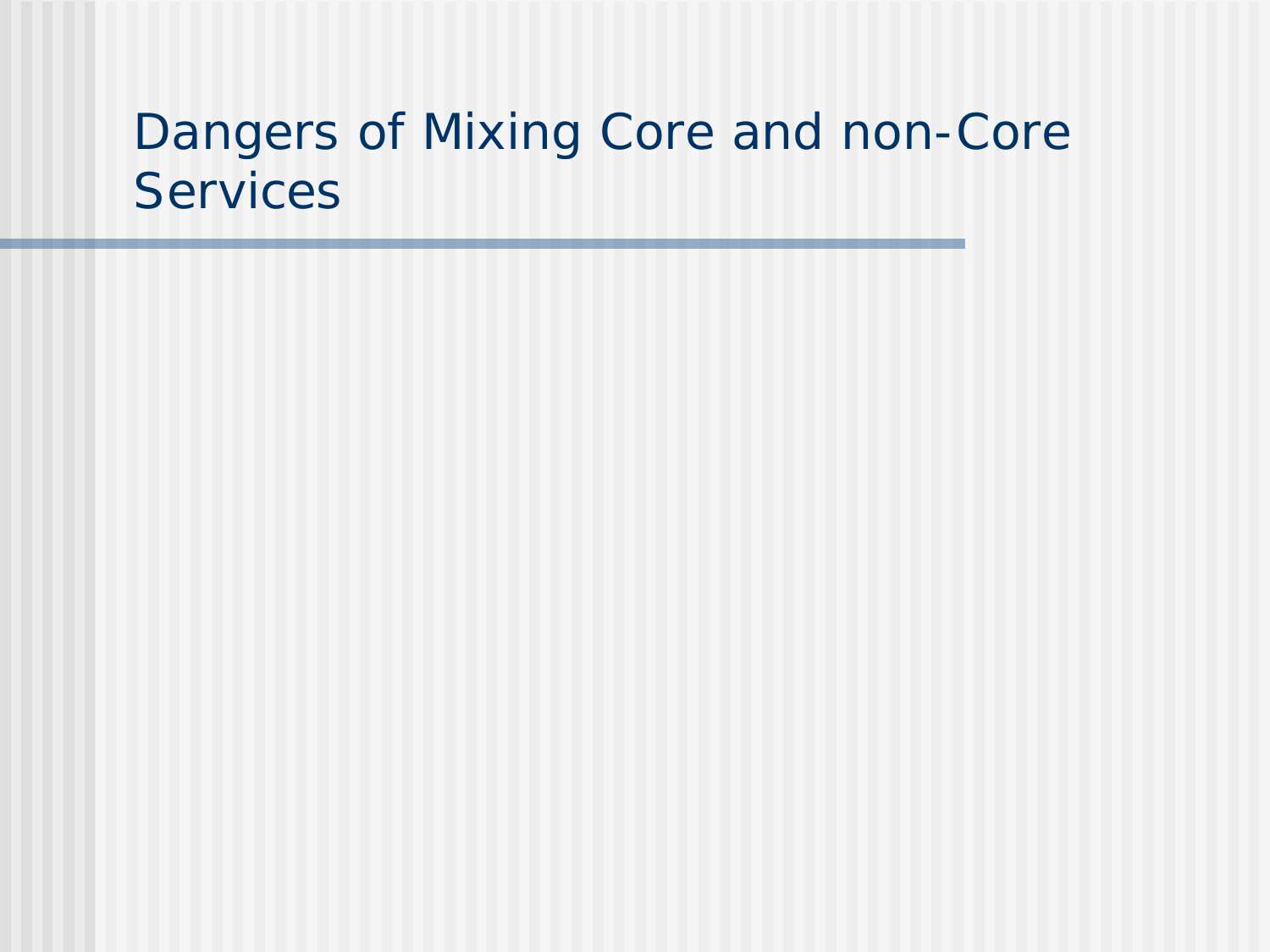## Erosion from Core Services Revenue Example: Net Metering

- a. Inefficient Pricing of Distributed Generation
- b. Treating More Costs as Fixed
- c. Diluting Efficient and "Green" Price Signals
- d. Socially Regressive Allocation of Revenue Responsibility
- e. Inefficient Resource Allocation
- f. Subsidizing Inefficiency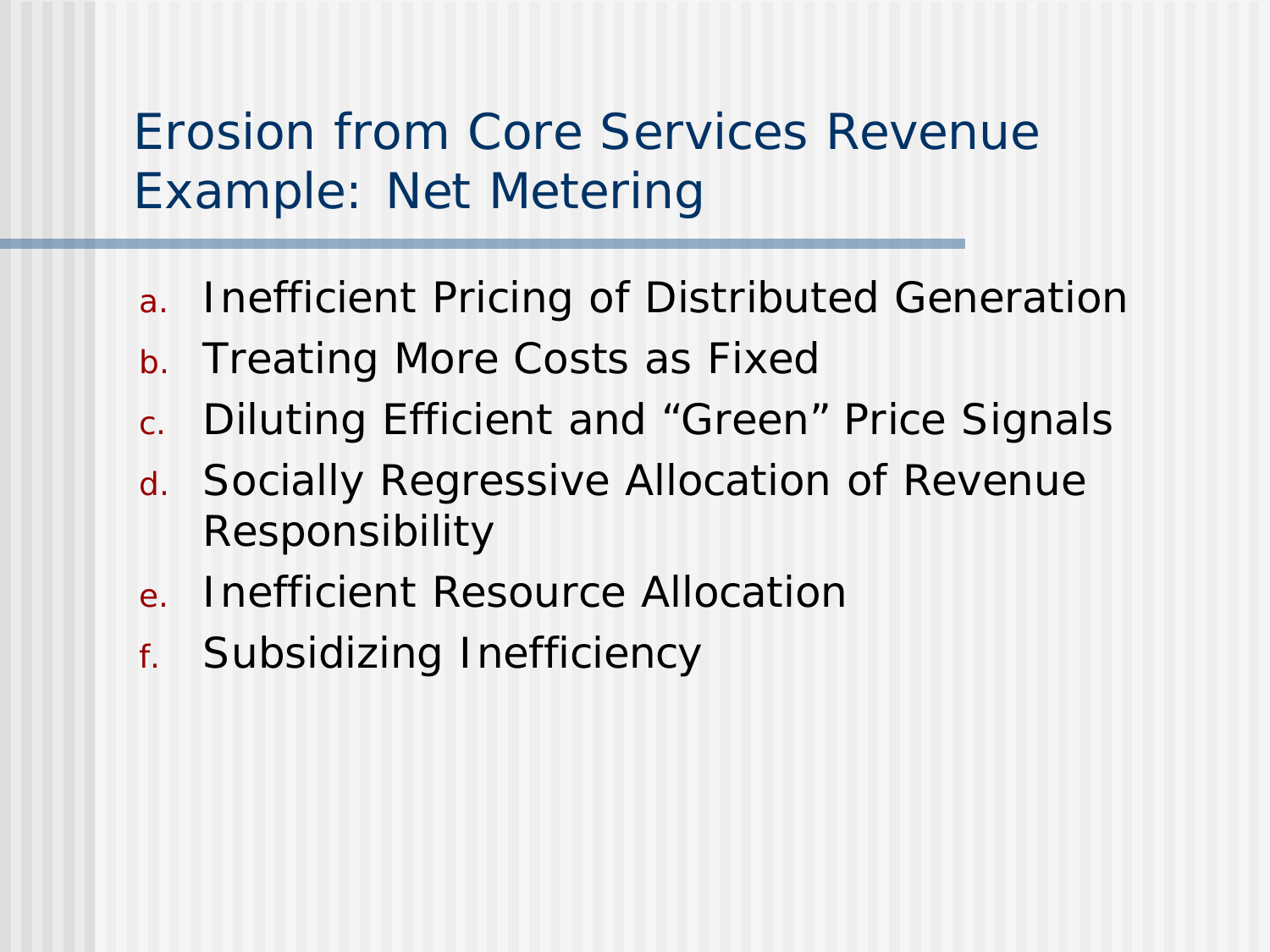## Misalignment of Risks and Rewards (Example: Smart Meters)

- Risks and Risk Allocation
- Technology Risks (Telephony Visits Electricity)
- Recovering Costs of Assets Whose Technological Obsolescence Occurs Prior to its Physical Demise
- Keeping Pace with Rapidly Changing Technology
- Lost Revenue Risks (Decoupling Sales and Revenues)
- Customer Resistance to Smart Meters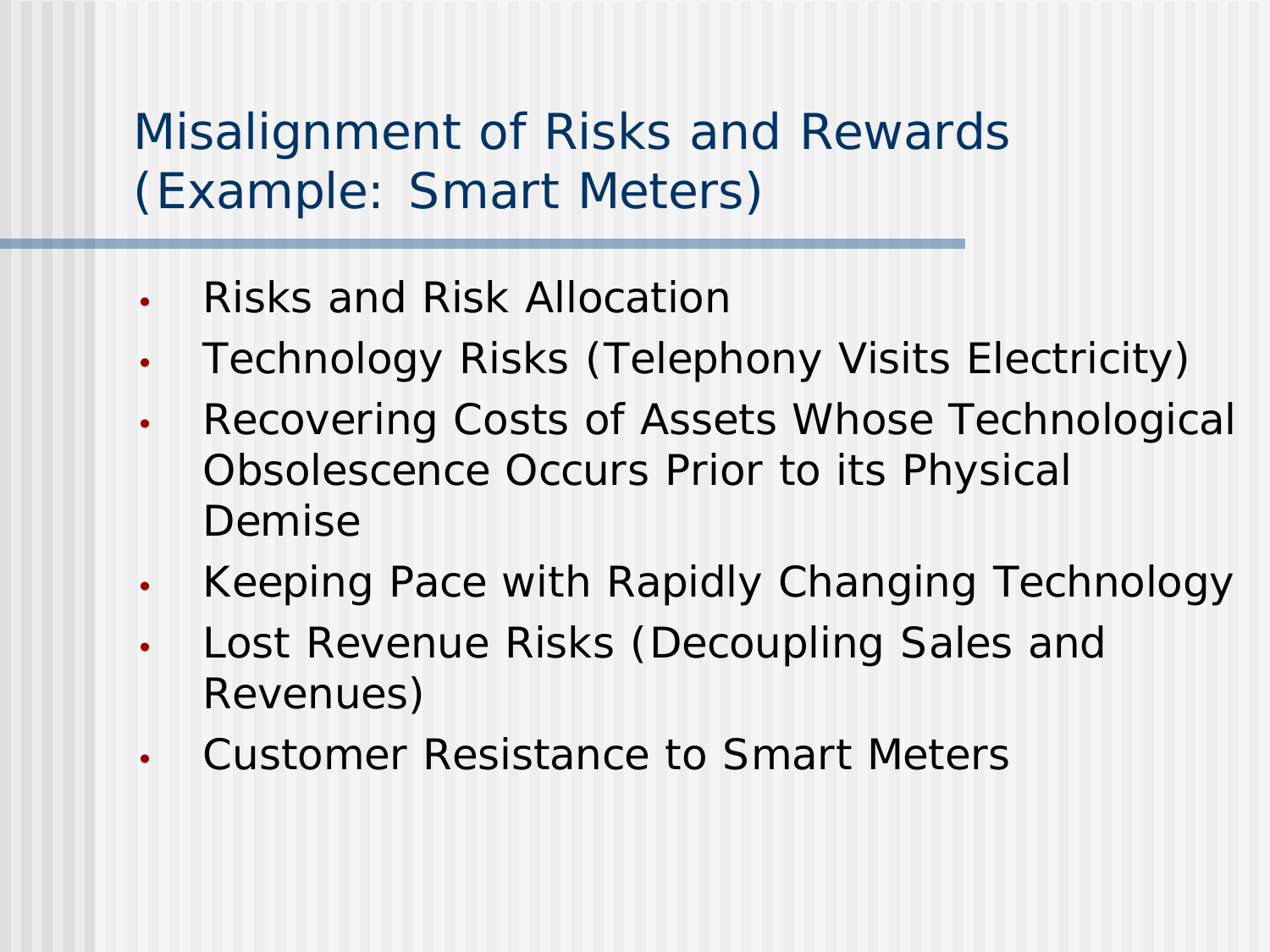### Risks and Risk Allocation cont'd

- Who is Best Equipped to Cope with Risks:
	- Utilities and Alternative Supplier Perspectives
	- Risk Minimization or Benefit Maximization
	- Regulatory Considerations (e.g. Depreciation Schedules) Recovery
	- Fear of Stranded Costs
	- Regulatory Pre-Approval
	- Symmetry Between Risk and Control (Socializing Risks)
	- Managers or Regulators Making Technology Choices
	- Agility in Responding to Change
	- Regulatory or Customer Focus
	- Best Positioned to Capture Supply Side Benefits?
	- Best Positioned to Capture Demand Side Benefits?
	- Best Positioned to Seize Innovation Opportunities?